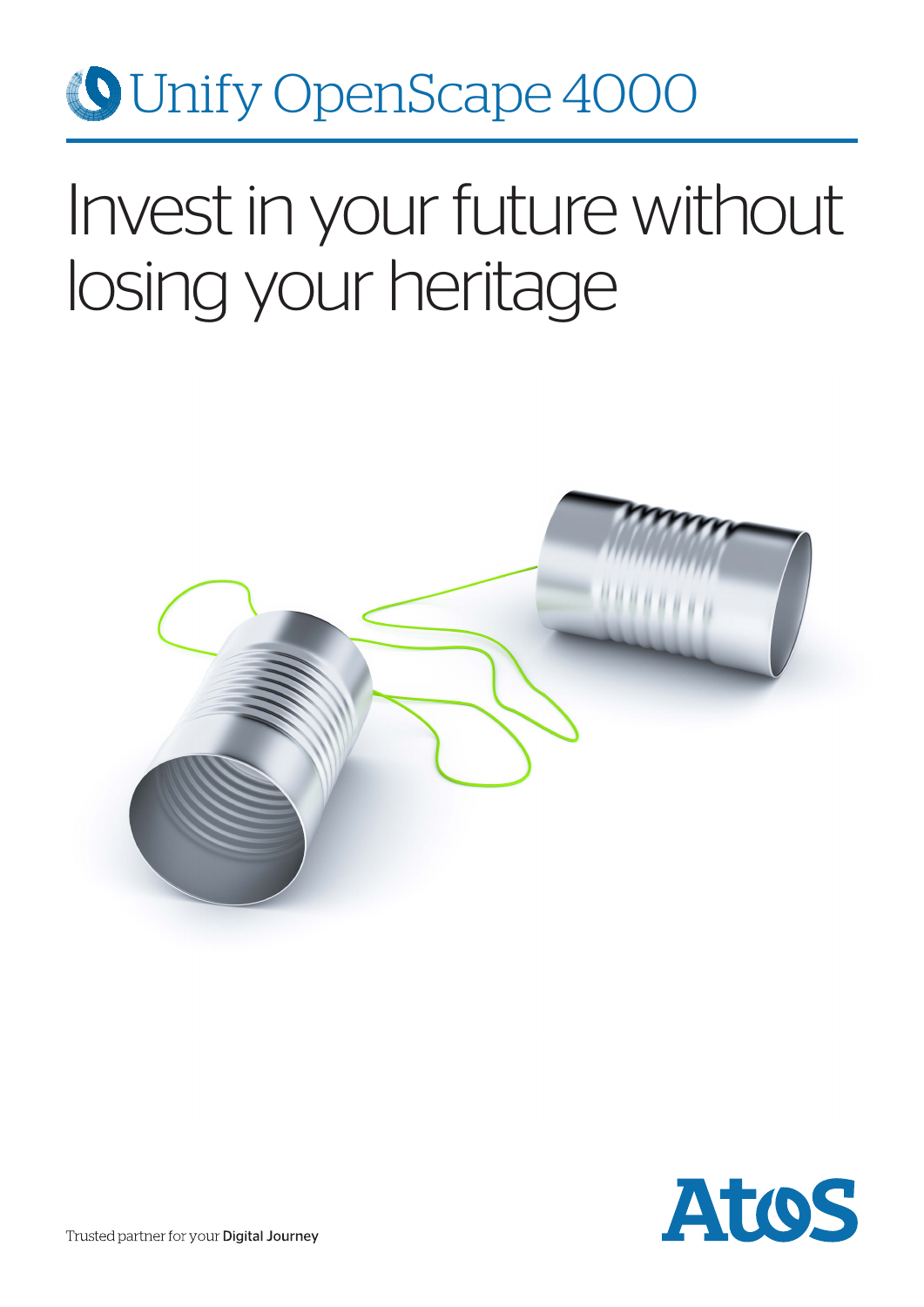# High quality reliable voice is business critical

Conversations involve real-time engagement across multiple communication channels. Virtual teams are across cities, and continents. The nuance of the human voice is still the most powerful business tool.

## Business begins with a conversation



In this day and age, conversations between employees, customers, and suppliers are multi-media, providing rich, real-time engagement. Yet even as our definition of a "conversation" broadens to include instant messaging, video, social networking and web collaboration, there is no disputing the powerful role of voice—and the power of integrating voice into all of the ways in which we now communicate.

Organizations using legacy systems are paying 38% more per employee versus an IP based system.

*The State of Enterprise Communications 2012*

### That's the power of Atos Unify OpenScape Enterprise Voice.

Today approximately 79% of employees work in virtual or distributed teams. With Atos Unify OpenScape Enterprise voice solutions<sup>1</sup>, you'll empower these "anywhere" workers while unburdening your organization from the drag of legacy communications assets, which typically bear a higher cost (as much as 38% more per employee) versus an IP multimedia session based solution<sup>2</sup>

1 Unify® Global Research conducted Oct 2012. Sample size n=320, 95% confidence level within +/- 5.44% margin of error<br>2 "The State of Enterprise Communications 2012" Unify Sponsored Research

# OpenScape Enterprise Voice

The equation of change has many parts addressing multiple priorities of investment protection, reducing operational expenses, and improving employee productivity. OpenScape Enterprise Voice solutions find the right balance in solving this equation.

### OpenScape Enterprise voice solutions deliver on costs savings with:

- Private Cloud deployment
- Virtualization Centralized network administration
- Zero touch network element deployment and maintenance
- SIP Trunking consolidation
- Lower PSTN charges

2

It all adds up to a faster return on investment with an OpenScape Enterprise voice solution.

# Solutions - the equation for change Customer Case Study: Stahlgruber

When Stahlgruber wanted to modernize their communications infrastructure they turned to Atos Unify to deliver a solution that would meet requirements for improving customer service, reducing FAX transmission costs, and support a DECT wireless solution. Stahlgruber recognized the need to take advantage of new applications as well. Their targets— improve employee performance, reduce costs, and strengthen their ability to serve their customers better. Investment protection as another key as they wanted to maximize their current Atos Unify OpenScape 4000 investment.

### OpenScape Enterprise voice solution was able to:

- Provide porting of OpenScape 4000 licenses to OpenScape voice
- Re-use OpenScape 4000 systems as PSTN gateways
- Continue support of the OpenScape 4000 DECT solution for users in a manufacturing area

The added benefits were increased reliability and disaster recovery solution with OpenScape Enterprise deployed as eographically separated nodes, and OpenScape Voice providing centralized routing to reduce the overall communications costs.

"With applications such as the Atos Unify OpenScape UC Application and Atos Unify OpenScape Web Collaboration, the cooperation across sites has become much easier. It has additionally brought a competitive advantage due to less business travel, lower costs and a better CO2 balance."

*Christian Czech, Head of Network at STAHLGRUBER*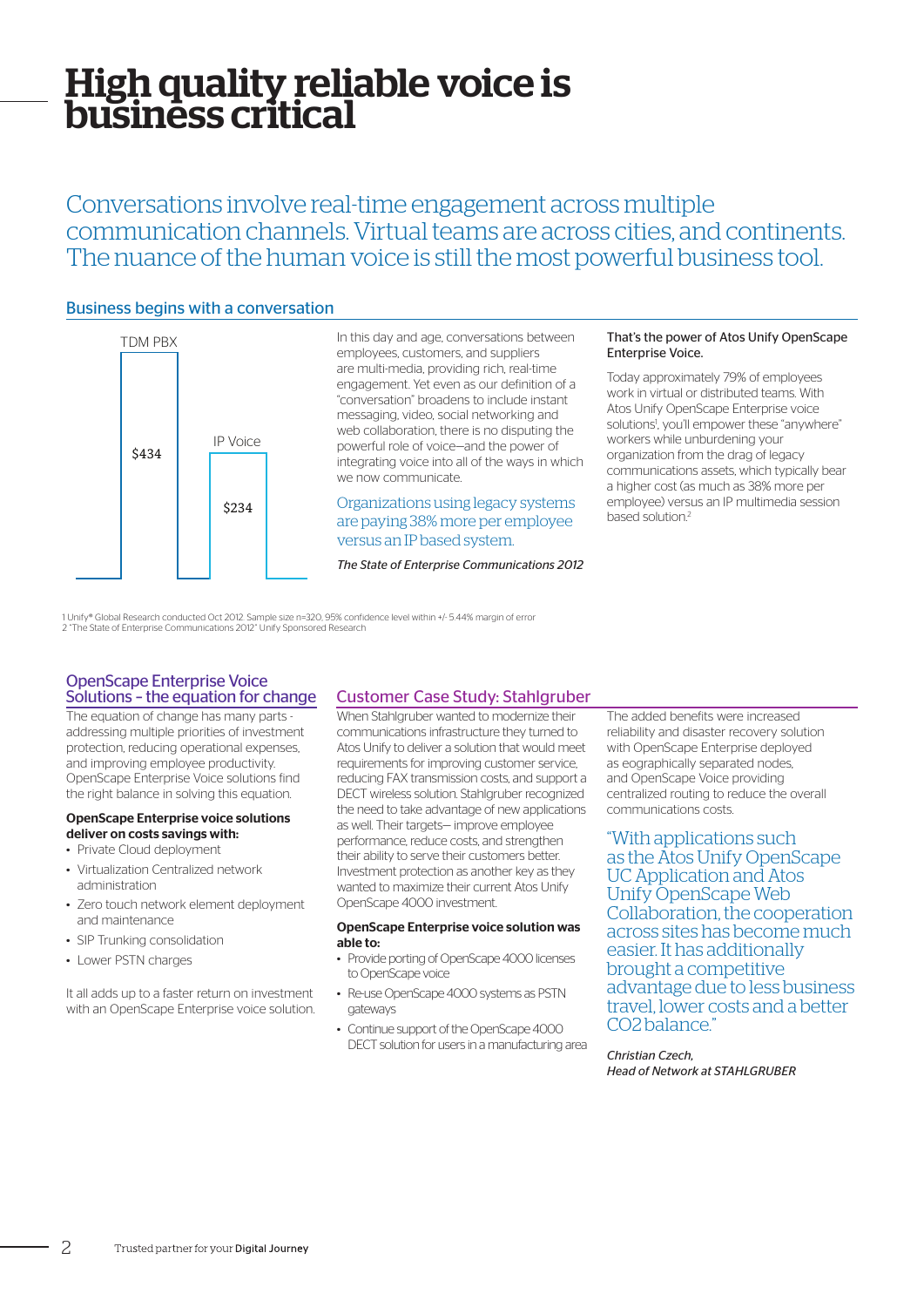# OpenScape Enterprise Reliable, Scalable, Secure

# Real-time engagement and multimedia communications gives your team a more powerful voice—and more ways to be productive.

Reliability. Scalability. Security. These are the keys to a strong voice solution. This is the foundation for all OpenScape Enterprise voice solutions. Atos Unify OpenScape Session Border Controller protects enterprise networks from the latest security threats. It also enables remote workers and branch offices to connect securely to all the services and applications provided from the corporate data center. Atos Unify OpenScape Branch provides a robust, feature-rich survivable branch office solution allowing consolidation and retirement of legacy PBX systems. OpenScape Voice and OpenScape 4000 are industry leading voice solutions with over 8 million IP ports installed. 9And the investment is secured with lifetime license portability and Software Assurance.

It all adds up to a better way to deepen the conversation with customers, suppliers and employees.

- Carrier grade reliability
- Unsurpassed scalability
- 100% call fail over support in the event of a single node failure
- Secure billing records
- Geographical redundancy for simplified disaster recovery planning
- Data Center ready, virtualized application deployed on commercial servers
- Industry leading scalability with up to 500,000 users
- Multitenant capable, supporting Hosted / Public Cloud offerings
- Subscription based licensing for "pay as you grow" strategy
- Security built in 3<sup>rd</sup> Party verification against outside attacks

# OpenScape 4000

- Private Cloud deployment (VMware virtualization)
- Hybrid IP System
- Protected investment
- OpenScape Enterprise applications
- Secure billing records
- Addresses both traditional and advanced voice communication requirements

# Giving power to voice OpenScape Enterprise Voice Solutions – data center ready

OpenScape Enterprise Voice uses VMware® hypervisor so it fits into any data center that uses a virtual architecture.

This results in better server hardware utilization (up to 70%) and lower energy and maintenance costs.

### Extensive virtualization of OpenScape portfolio

Virtualization technology is employed across a wide range of applications in the Atos Unify OpenScape Portfolio:

- Voice
- Branch
- Session Border Controller
- UC Application
- Web Collaboration
- Contact Center

## OpenScape Voice **Controller Controller Session Border Controller** OpenScape Branch

- Cost effective and secure communications for the "anywhere" workers
- Extends SIP-based applications beyond the boundary of the enterprise network
- Data Center ready and virtualized application
- Lower costs per SIP Session
- Leverage disruptive technologies like SIP Trunking and Skype Connect™
- Best cost routing options, lowering communications costs by as much as 50% to 80%
- Secure voice and data communications for Home / Remote workforce
- Secure voice and data communications to Remote Branch Offices
- "Zero Touch" maintenance
- SIP-aware firewall for media connections
- Security verified by an independent lab
- Flexible deployment options (software only or hardware software)
- Part of the OpenScape Enterprise portfolio offering advanced communications and team applications
- OpenScape UC Application
- OpenScape Web Collaboration
- Atos Unify OpenScape Video
- Xpressions
- Common Management Platform
- User Management
- Fault Management
- Deployment Service
- Media Server
- Concierge
- Mobile Façade Server

"With the upgrade to the current version of OpenScape Voice, cost savings of 20% were made possib le due to the virtualization of the server environment."

*Klaus Richter, Head of Shared Service Center, Fujitsu Technology Solutions*

- Cost effective and feature rich survivable branch office
- Increased business continuity
- Industry leading survivable remote branch solution
- Feature rich
- Integrated firewall, encrypted SIP and management signaling
- Billing and call detail recording in Survivability mode
- Integrated media server
- Integrated analog adaptor
- Integrated PSTN gateway for PRI support
- Integrated firewall for security
- Integrated Session Border Controller for local SIP trunking
- "Zero Touch" maintenance security verified by an independent lab
- Atos Unify OpenScape Contact Center
- Industry leading DECT solution
- OpenScape Flex Licensing allows portability between OpenScape
- Enterprise voice solutions
- (OpenScape Voice / OpenScape 4000)